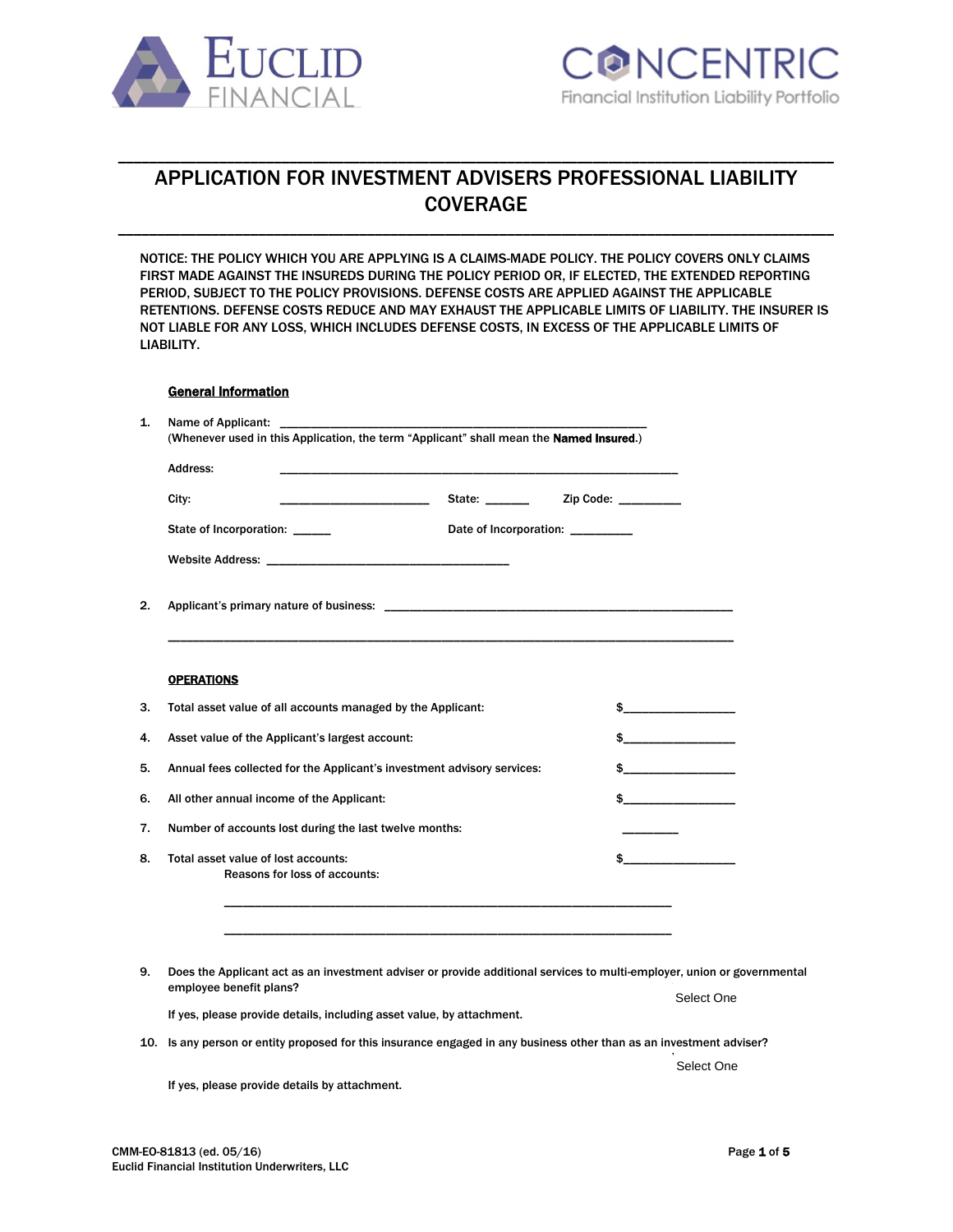



| 11. Is there any affiliated entity which is to be considered for coverage?                                                                                                               | Select One |      |                       |            |  |
|------------------------------------------------------------------------------------------------------------------------------------------------------------------------------------------|------------|------|-----------------------|------------|--|
| If yes, please provide details by attachment, including name and relationship of each entity to the Applicant, and nature of<br>services provided by such entity.                        |            |      |                       |            |  |
| 12. Are any client transactions executed by an in-house broker-dealer?                                                                                                                   |            |      |                       | Select One |  |
| 13. Does the Applicant use a written service agreement with each client?                                                                                                                 |            |      |                       | Select One |  |
| If yes, does the Applicant have written procedures to ensure compliance with the written service agreement?                                                                              |            |      |                       |            |  |
|                                                                                                                                                                                          |            |      |                       | Select One |  |
| 14. Please provide the following information with respect to the Applicant's two most recent regulatory examinations:                                                                    |            |      |                       |            |  |
| <b>Name of Regulatory Authority</b>                                                                                                                                                      |            | Date | On-Site or Off-Site?  |            |  |
|                                                                                                                                                                                          |            |      |                       |            |  |
|                                                                                                                                                                                          |            |      |                       |            |  |
| 15. Have all recommendations or criticisms of each regulatory examination described above been complied with?                                                                            |            |      |                       | Select One |  |
| If no, please provide details by attachment.                                                                                                                                             |            |      |                       |            |  |
| 16. Please identify who provides portfolio valuation services (if applicable): ___                                                                                                       |            |      |                       |            |  |
| 17. How often are pricing sources tested to verify accuracy of portfolio market values?                                                                                                  |            |      |                       |            |  |
| 18. How often do clients receive portfolio financial statements? _______________<br>19. Please identify the name and title of the person in charge of risk management and/or compliance: |            |      |                       |            |  |
| 20. Are any risk management and/or compliance activities provided by outside service providers?                                                                                          |            |      |                       |            |  |
| If yes, please provide details by attachment.                                                                                                                                            |            |      |                       | Select One |  |
| 21. Please provide the following information with respect to any specialty securities recommended or invested in by the Applicant<br>on behalf of its clients:                           |            |      |                       |            |  |
|                                                                                                                                                                                          | Yes        | No   | Percentage of         |            |  |
|                                                                                                                                                                                          |            |      | <b>Assets Managed</b> |            |  |
| <b>Derivatives</b>                                                                                                                                                                       |            |      | %                     |            |  |
| <b>Foreign Securities</b>                                                                                                                                                                |            |      | %                     |            |  |
| <b>Below Investment Grade Securities</b>                                                                                                                                                 |            |      | %                     |            |  |
| <b>REITS</b>                                                                                                                                                                             |            |      | %                     |            |  |
| <b>General or Limited Partnerships</b>                                                                                                                                                   |            |      | %                     |            |  |

| <b>Mortgage-Backed Securities</b>      |  |  |
|----------------------------------------|--|--|
| <b>Commodities</b>                     |  |  |
| <b>Precious Metals</b>                 |  |  |
| <b>Real Estate</b>                     |  |  |
| <b>Guaranteed Investment Contracts</b> |  |  |
| Oil/Gas Leases or Investments          |  |  |

**General or Limited Partnerships** Mortgages, Mortgage Pools, other  $\frac{1}{\%}$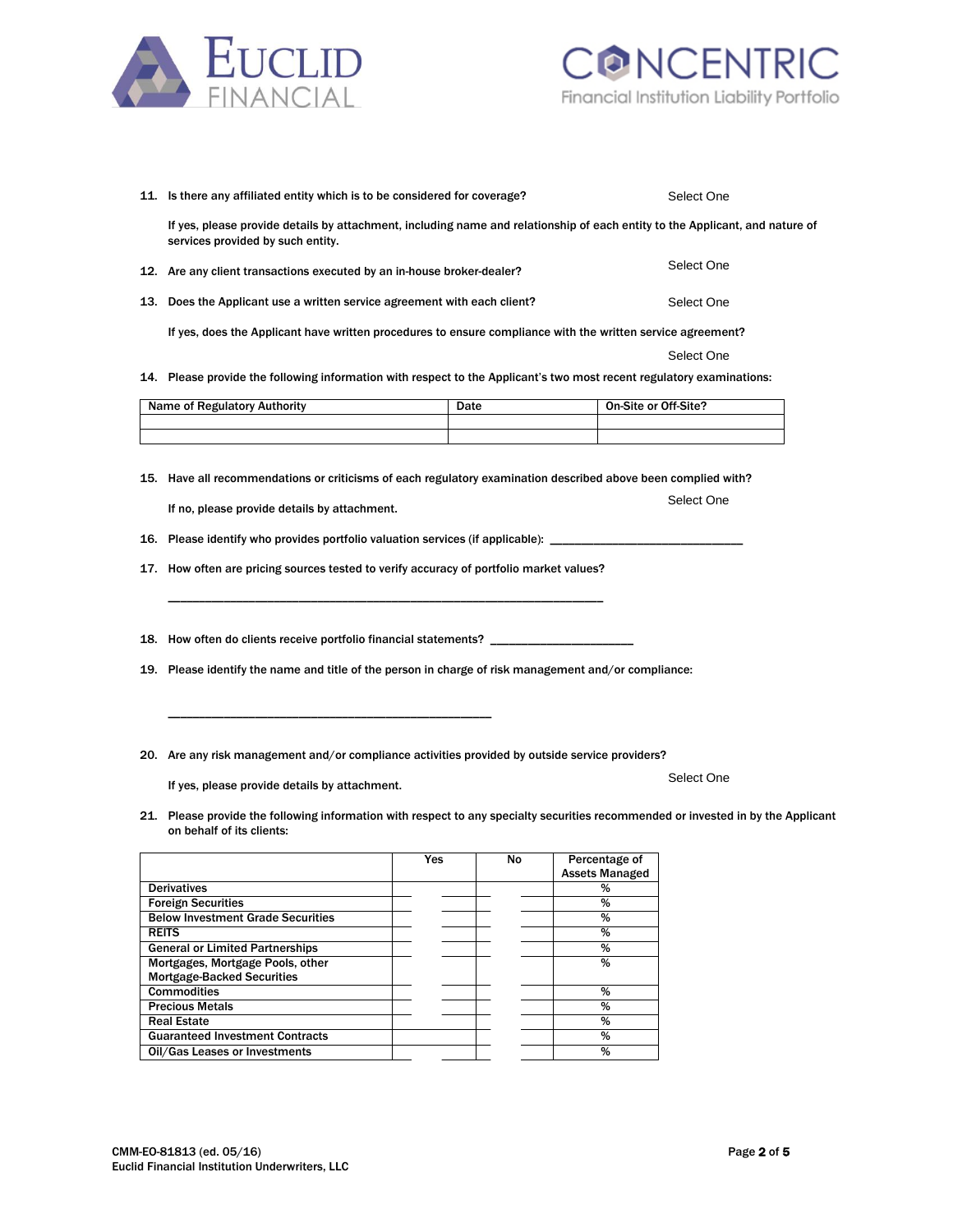



22. Please provide the following information on insurance currently maintained by the Applicant:

| Coverage    | Insurer | Limit | Retention | Premium | <b>Policy Period</b> |
|-------------|---------|-------|-----------|---------|----------------------|
| Investment  |         |       |           |         |                      |
| Adviser E&O |         |       |           |         |                      |

#### LOSS/CLAIMS HISTORY

- 23. Has the Applicant, any of its Subsidiaries, or any person proposed for coverage been the subject of, named as a party, or involved in, any of the following during the past five years:
	- a. Anti-trust, copyright or patent litigation?
	- b. Civil, criminal or administrative proceeding alleging violation of any federal or state securities laws?
	- Select One c. Any other civil action, administrative proceeding, formal or informal inquiry, investigative proceeding or alternative dispute resolution?

If "Yes" to any of these questions, please attach complete details.

24. Have any claims such as would fall within the scope of the proposed insurance been made against any person(s) or entity(ies) proposed for this insurance?

If "Yes", please attach complete details.

## PRIOR KNOWLEDGE

25. Does the Applicant or any individual or entity proposed for coverage have any knowledge of or information about any actual or alleged act, error, omission, fact or circumstance which may give rise to a claim that may fall within the scope of the proposed  $\blacksquare$ insurance?  $\blacksquare$ 

If "Yes", please attach complete details.

WITHOUT PREJUDICE TO ANY OTHER RIGHTS OR REMEDIES OF THE INSURER. IT IS UNDERSTOOD AND AGREED THAT IF SUCH KNOWLEDGE OR INFORMATION EXISTS, ANY CLAIM ARISING THEREFROM IS EXCLUDED FROM THIS PROPOSED INSURANCE.

### ADDITIONAL INFORMATION

Euclid Financial Institution Underwriters, LLC

As part of this Application, please submit the following documents with respect to the Applicant:

- a. Most recent complete ADV report Parts I and II
- b. Latest audited financial statements with notes
- c. Latest audited financial statements for each fund or partnership for which the Applicant acts as the investment adviser

Select One

Select One

Select One

Select One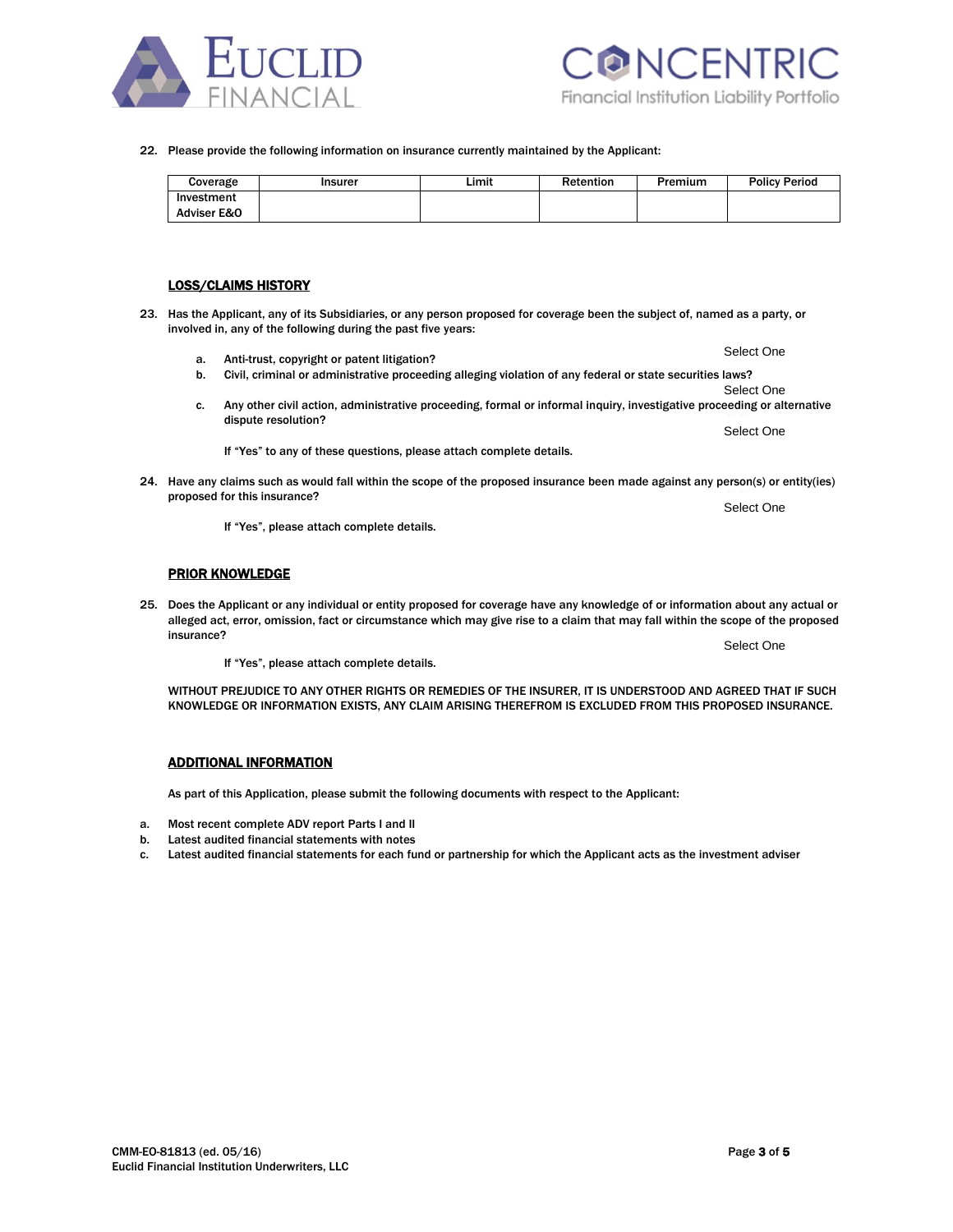



NOTICE:

ANY PERSON WHO KNOWINGLY AND WITH INTENT TO DEFRAUD ANY INSURANCE COMPANY OR ANOTHER PERSON, FILES AN APPLICATION FOR INSURANCE CONTAINING ANY MATERIALLY FALSE INFORMATION OR CONCEALS FOR THE PURPOSE OF MISLEADING, INFORMATION CONCERNING ANY FACT MATERIAL THERETO, MAY BE GUILTY OF COMMITTING A FRAUDULENT INSURANCE ACT, WHICH IS A CRIME AND SUBJECTS THE PERSON TO CRIMINAL AND CIVIL PENALTIES.

## APPLICANT FRAUD WARNINGS

ALABAMA, ARKANSAS, LOUISIANA, MARYLAND, NEW JERSEY, NEW MEXICO and VIRGINIA: Any person who knowingly presents a false or fraudulent claim for payment of a loss or benefit or knowingly presents false information in an Application for insurance is guilty of a crime. In Alabama, Arkansas, Louisiana and Maryland, that person may be subject to fines, imprisonment or both. In New Mexico, that person may be subject to civil fines and criminal penalties. In Virginia, penalties may include imprisonment, fines and denial of insurance benefits.

COLORADO: It is unlawful to knowingly provide false, incomplete or misleading facts or information to an insurance company for the purpose of defrauding or attempting to defraud the company. Penalties may include imprisonment, fines, denial of insurance and civil damages. Any insurance company or agent of an insurance company who knowingly provides false, incomplete, or misleading facts or information to a policyholder or claimant for the purpose of defrauding or attempting to defraud the policyholder or claimant with regard to a settlement or award payable from insurance proceeds shall be reported to the Colorado Division of Insurance within the Department of Regulatory Agencies.

DISTRICT OF COLUMBIA, KENTUCKY and PENNSYLVANIA: Any person who knowingly and with intent to defraud any insurance company or other person files an Application for insurance or statement of claim containing materially false information or conceals for the purpose of misleading, information concerning any fact material thereto, commits a fraudulent insurance act, which is a crime. In District of Columbia, penalties include imprisonment and/or fines. In addition, the Insurer may deny insurance benefits if the Applicant provides false information materially related to a claim. In Pennsylvania, the person may also be subject to criminal and civil penalties.

FLORIDA and OKLAHOMA: Any person who knowingly and with intent to injure, defraud or deceive the Insurer, files a statement of claim or an Application containing any false, incomplete or misleading information is guilty of a felony. In Florida it is a felony to the third degree.

KANSAS: An act committed by any person who, knowingly and with intent to defraud, presents, causes to be presented or prepares with knowledge or belief that it will be presented to or by an Insurer, purported Insurer, broker or any agent thereof, any written statement as part of, or in support of, an application for the issuance of, or the rating of an insurance policy for personal or commercial insurance, or a claim for payment or other benefit pursuant to an insurance policy for personal or commercial insurance which such person knows to contain materially false information concerning any fact material thereto; or conceals, for the purpose of misleading, information concerning any fact material thereto is considered a crime.

MAINE: It is a crime to knowingly provide false, incomplete or misleading information to an insurance company for the purpose of defrauding the company. Penalties may include imprisonment, fines or denial of insurance benefits.

OHIO: Any person who, with intent to defraud or knowing that he is facilitating a fraud against the Insurer, submits an Application or files a claim containing a false or deceptive statement is guilty of insurance fraud.

OREGON: Any person who knowingly presents a false or fraudulent claim for payment of a loss or benefit or knowingly presents false information in an application for insurance may be guilty of a crime and may be subject to fines and confinement in prison.

TENNESSEE and WASHINGTON: It is a crime to knowingly provide false, incomplete or misleading information to an insurance company for the purpose of defrauding the company. Penalties may include imprisonment, fines and/or denial of insurance benefits.

THE SIGNATORY, AS AUTHORIZED AGENT OF ALL INDIVIDUALS AND ENTITIES PROPOSED FOR THIS INSURANCE, REPRESENTS THAT, TO THE BEST OF HIS/HER KNOWLEDGE AND BELIEF, AFTER REASONABLE INQUIRY, THE STATEMENTS IN THIS APPLICATION AND ANY ATTACHMENTS OR INFORMATION SUBMITTED WITH THIS APPLICATION (TOGETHER REFERRED TO AS THE "APPLICATION") ARE TRUE AND COMPLETE.

THE INFORMATION IN THIS APPLICATION IS MATERIAL TO THE RISK ACCEPTED BY THE UNDERWRITER. IF A POLICY IS ISSUED IT WILL BE IN RELIANCE BY THE UNDERWRITER UPON THE APPLICATION, AND THE APPLICATION WILL BE THE BASIS OF THE CONTRACT. THE INFORMATION CONTAINED IN AND SUBMITTED WITH THIS APPLICATION IS ON FILE WITH THE UNDERWRITER AND, ALONG WITH THE APPLICATION, WILL BE CONSIDERED PHYSICALLY ATTACHED TO, PART OF, AND INCORPORATED INTO THE POLICY, IF ISSUED. THE UNDERWRITER IS AUTHORIZED TO MAKE ANY INQUIRY IN CONNECTION WITH THIS APPLICATION. THE